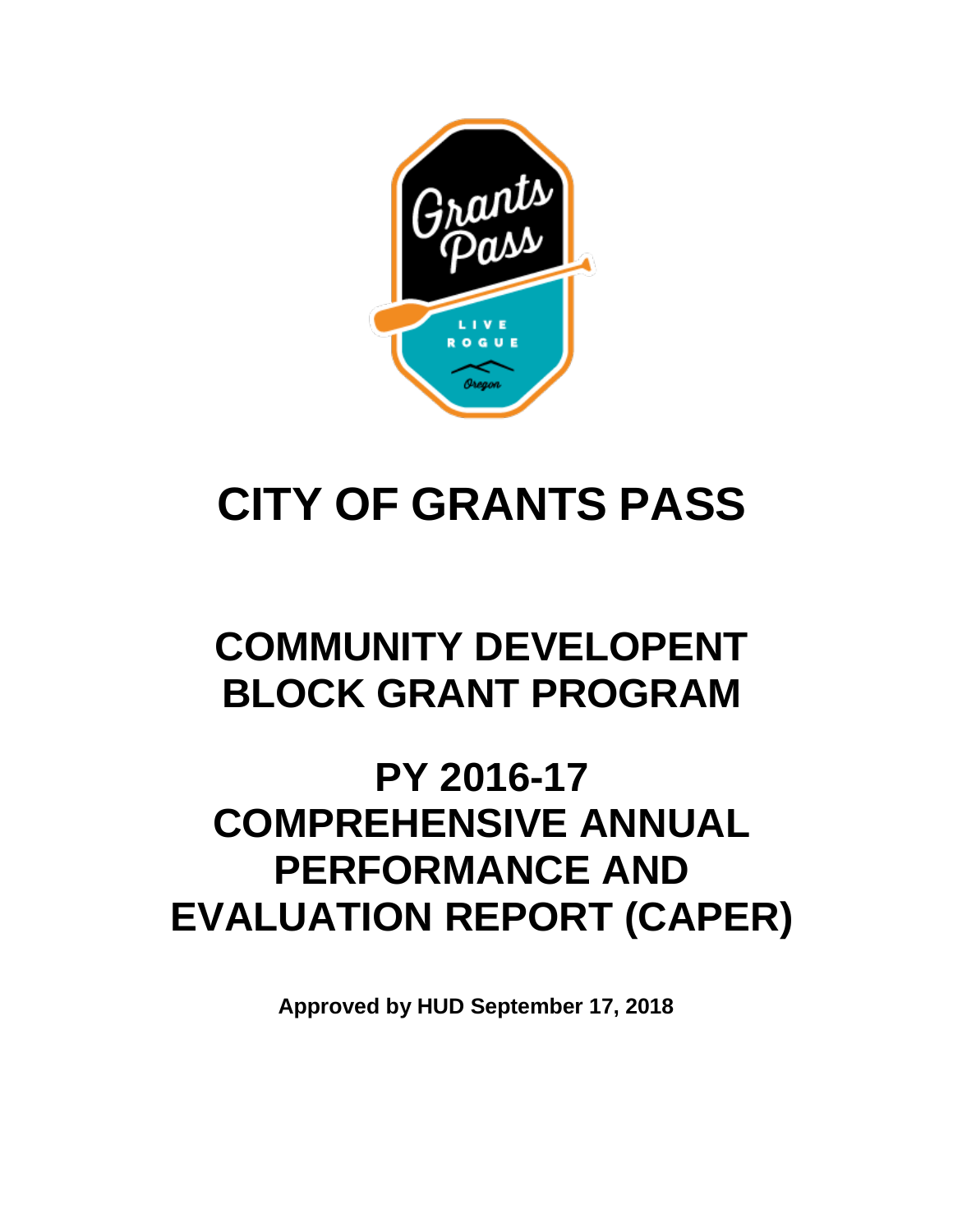## **CR-05 - Goals and Outcomes**

## **Progress the jurisdiction has made in carrying out its strategic plan and its action plan. 91.520(a)**

The City of Grants Pass is an entitlement jurisdiction that receives an annual allocation of Community Development Block Grant (CDBG) funds from the United States Department of Housing and Urban Development (HUD). As a recipient of CDBG funds, the City is required to prepare a five-year strategic plan that identifies and prioritizes community needs and establishes goals and objectives to meet those needs. This five-year plan is called the Consolidated Plan. Each year activities are funded to help meet community needs. Those activities are presented in the Annual Action Plan.

Each year the City is also required to provide the public and HUD with an assessment of its accomplishments towards meeting the goals and objectives identified in the Consolidated Plan. The report produced is called the Consolidated Annual Performance Evaluation and Report (CAPER). The CAPER evaluates achievements made by the City of the goals identified in the Annual Action Plan.

The Program Year 2016-17 Annual Action Plan was the second developed under the City's new CDBG program and the second year of activities implemented under the 2016-2017 Action Plan. HUD allocated \$300,069 in CDBG funding for activities during PY 2016-17, which was scheduled to begin on October 1, 2016. City staff and its grant recipients, who implement many of the activities listed in the Action Plan, began implementing projects in October, 2016. Some of those projects are still active. The program year ended on September 30, 2017.

Because of the delay in implementing some of the activities, this year's CAPER reflects, in some areas, a diminished amount of progress towards achieving the goals and objectives set forth in the Program Year 2016-17 Annual Action Plan. Other activities met or exceeded initial expectations and it is anticipated that the City and its grant recipients will revise target numbers now that better information is available. It is expected that any activities outstanding from PY 2016 will be completed during PY 2017-18. Accomplishments are shown in Table 1, below.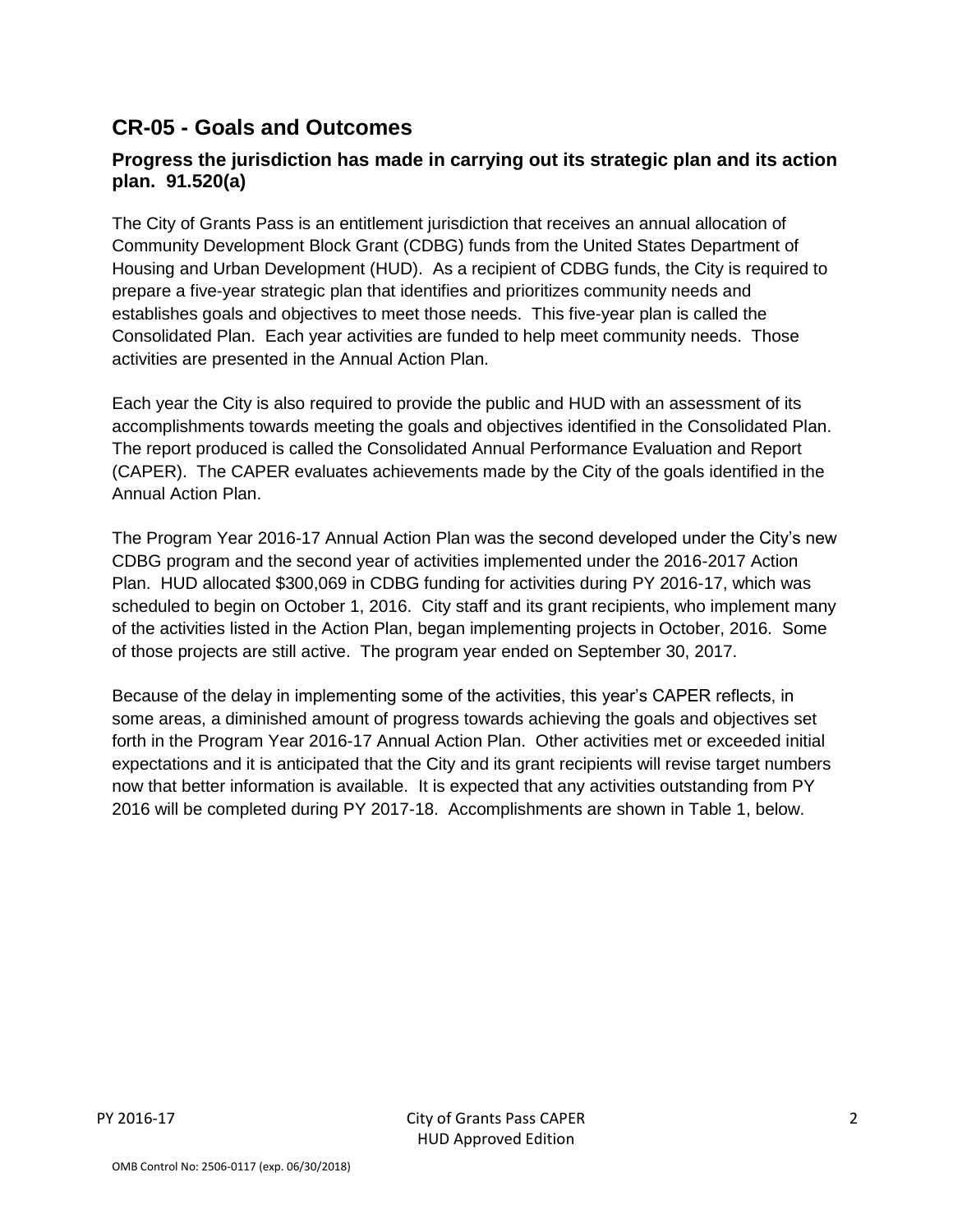**Comparison of the proposed versus actual outcomes for each outcome measure submitted with the consolidated plan and explain, if applicable, why progress was not made toward meeting goals and objectives. 91.520(g)** Categories, priority levels, funding sources and amounts, outcomes/objectives, goal outcome indicators, units of measure, targets, actual outcomes/outputs, and percentage completed for each of the grantee's program year goals.

| Goal                                                       | Category                                | PY 2016<br>Source /<br>Amount | <b>Indicator</b>                                                                         | Unit of<br><b>Measure</b>    | <b>Expected</b><br>2015-19<br><b>Outcome</b> | <b>Actual</b><br>2015-19<br><b>Outcome</b> | <b>Five Year</b><br><b>Percent</b><br><b>Complete</b> | <b>Expected</b><br>2016<br>Program<br>Year | <b>Actual</b><br>2016<br>Program<br>Year | <b>Percent</b><br><b>Complete</b> |
|------------------------------------------------------------|-----------------------------------------|-------------------------------|------------------------------------------------------------------------------------------|------------------------------|----------------------------------------------|--------------------------------------------|-------------------------------------------------------|--------------------------------------------|------------------------------------------|-----------------------------------|
| 1. Emergency<br>Housing<br>Assistance                      | <b>Homeless</b>                         | CDBG:<br>\$13,000             | <b>Homelessness</b><br>Prevention                                                        | Persons<br>Assisted          | 25                                           | 77                                         | 308.00%                                               | 4                                          | 27                                       | 675.00%                           |
| 2. Homeowner<br>Weatherization<br>and Energy<br>Efficiency | Affordable<br>Housing                   | CDBG:<br>\$45,000             | <b>Homeowner Housing</b><br>Rehabilitated                                                | Household<br>Housing<br>Unit | 44                                           | 10                                         | 27.73%                                                | 9                                          | 8                                        | 88.89%                            |
| 3.<br>Microenterprise<br>education<br>assistance           | Non-Housing<br>Community<br>Development | CDBG:<br>\$15,000             | Public service activities<br>other than<br>Low/Moderate Income<br><b>Housing Benefit</b> | Persons<br>Assisted          | 135                                          | 60                                         | 44.44%                                                | 30                                         | 44                                       | 146.67%                           |
| 4. Teen Training<br><b>Services</b>                        | Non-Housing<br>Community<br>Development | CDBG:<br>\$22,000             | Public service activities<br>other than<br>Low/Moderate Income<br><b>Housing Benefit</b> | Persons<br>Assisted          | 75                                           | 424                                        | 565.33%                                               | 13                                         | 161                                      | 1,238.46%                         |
| 5. Supportive<br>Services for<br><b>Homeless Youth</b>     | <b>Homeless</b>                         | CDBG:<br>\$10,000             | Public service activities<br>other than<br>Low/Moderate Income<br><b>Housing Benefit</b> | Persons<br>Assisted          | 600                                          | 241                                        | 40.17%                                                | 150                                        | 241                                      | 160.67%                           |
| 6. Senior Meals<br>and 'Food and<br>Friends'               | Non-Housing<br>Community<br>Development | CDBG:<br>\$155,000            | Public service activities<br>other than<br>Low/Moderate Income<br><b>Housing Benefit</b> | Persons<br>Assisted          | 15,100                                       | $\Omega$                                   | 0.00%                                                 | 15,100                                     | 0                                        | $0.00\%$                          |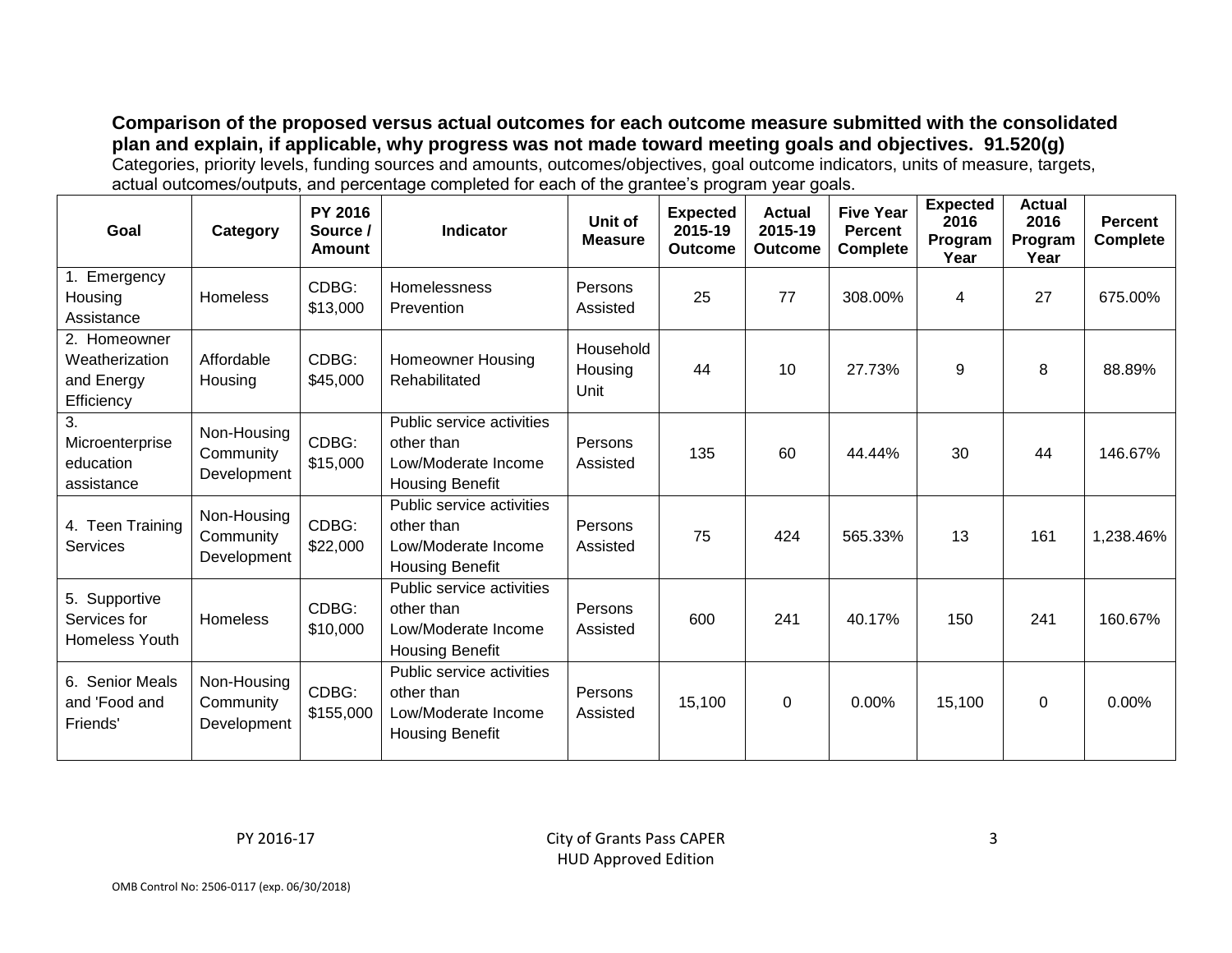| Rehab/Demolish<br>blighted<br>vacant/neglected<br>property       | Non-Housing<br>Community<br>Development | CDBG:<br>\$20,000 | <b>Housing Code</b><br>Enforcement/Foreclosed<br><b>Property Care</b> | Household<br>Housing<br>Unit |  | 0.00% |  | $0.00\%$ |
|------------------------------------------------------------------|-----------------------------------------|-------------------|-----------------------------------------------------------------------|------------------------------|--|-------|--|----------|
| 8. Housing<br>Rehab, ADA<br>accessibility<br><i>improvements</i> | Affordable<br>Housing                   | CDBG:<br>\$45,000 | <b>Homeowner Housing</b><br>Rehabilitated                             | Household<br>Housing<br>Unit |  | 0.00% |  | $0.00\%$ |

**Table 1 - Accomplishments – Program Year & Strategic Plan to Date**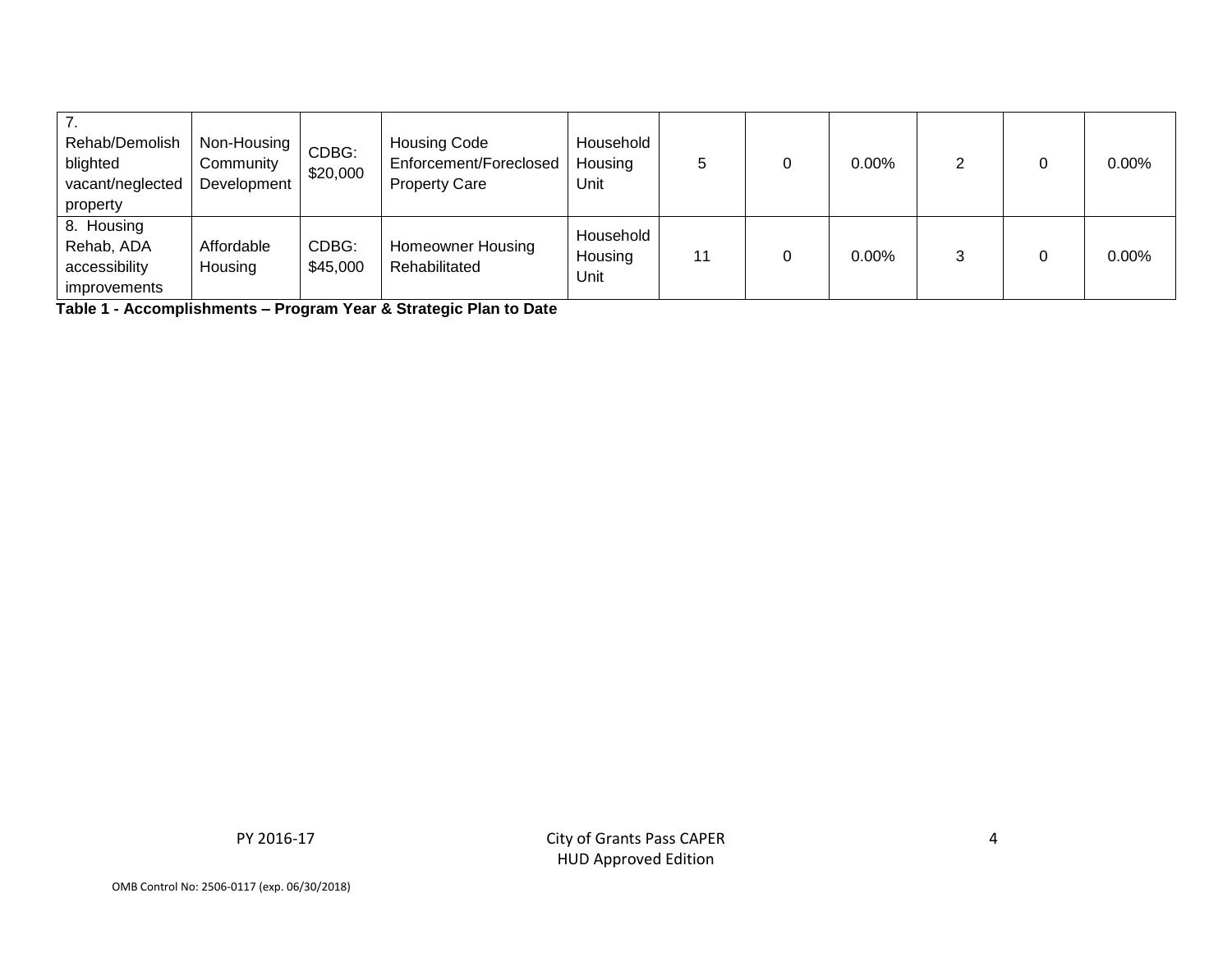**Assess how the jurisdiction's use of funds, particularly CDBG, addresses the priorities and specific objectives identified in the plan, giving special attention to the highest priority activities identified.**

The City of Grants Pass has allocated funding to address the Consolidated Plan priorities and objectives in the PY 2016-17 Action Plan as listed below.

- 1. Emergency Housing Assistance: The Consolidated Plan identified the need to provide short-term financial assistance to those at risk of homelessness or the loss of utility services as a high priority to the community. The City partnered with the United Community Action Network to implement this program via UCAN's existing assistance network. It was estimated that the funds allocated to this activity would provide 5 individuals with short-term assistance; ultimately, the activity assisted 27 individuals in 10 households during the program year.
- 2. Homeowner Weatherization and Energy Efficiency: The Consolidated Plan identified the need to improve housing affordability, specifically through strategic weatherization upgrades aimed at reducing on-going utility bills, as a high priority. The City partnered with UCAN to implement this program, as this organization currently manages a weatherization program in connection with local utility providers and the Department of Energy. Limited use of this program was experienced during PY 2015-16; as such, some previous year's resources were available for continued use this year. During PY 2016-17, UCAN submitted 15 prospective applicants for receipt of weatherization funds. Eight projects were completed during the program year.
- 3. Microenterprise Education Assistance: The Consolidated Plan identified the provision of microenterprise education assistance as a high priority to the community. To meet this goal, the City partnered with the Small Business Development Center at Rogue Community College, with whom the City has worked on several similar projects in the past. The program provides a tuition waiver, funded by the City's CDBG program, to qualified LMI residents of Grants Pass. Due to the limited pool of eligible participants, the SBDC did not tap into their PY 2016-17 funding and is still exhausting funds from PY 15-16. During PY 16-17, the SBDC provided assistance to 44 eligible microentrepreneurs.
- 4. Teen Training Services: The Consolidated Plan identified the need to provide targeted assistance to LMI youth in the community that will foster economic opportunities for their future. The City partnered with the Boys and Girls Club of the Rogue Valley to provide tuition assistance to qualified LMI youth interested in participating in the Club's programming, which includes the recent addition of the Be Great by 8 initiative. The Club was able to provide assistance to 161 youth during the program year, far exceeding their goal of 15 youth assisted with CDBG funds.
- 5. Maslow Project: The Consolidated Plan identified the need to provide assistance to community youth who are currently homeless or at risk of becoming homeless. A new activity implemented during PY 2016-17 provided assistance to a local agency, the Maslow Project, to provide school-based services for youth aged 0-21 that attend schools in Grants Pass. Maslow Project utilized City CDBG funds to provide services to

PY 2016-17 City of Grants Pass CAPER HUD Approved Edition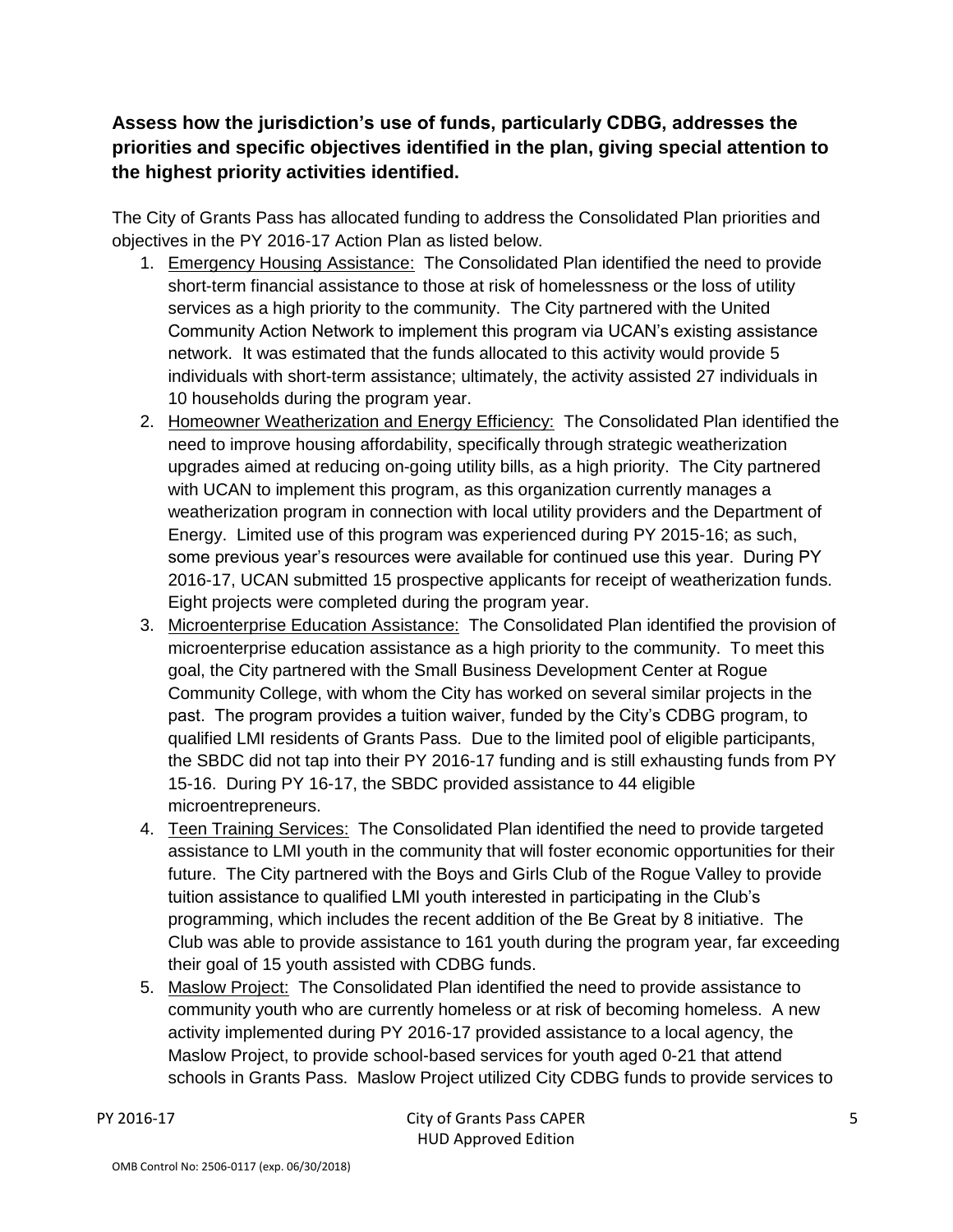241 homeless youth in Grants Pass, far exceeding the original goal of assisting 100 youth.

- 6. Food & Friends: The Consolidated Plan identified the need to provide a facility where elderly community members can meet for hot meals. Formerly known as Meals on Wheels, the Food & Friends Senior Meals facility is a new activity for PY 2016-17. The City allocated \$155,000 in PY 2016-17 CDBG funds to assist the Rogue Valley Council of Governments, the project owner, in purchasing a new facility. The City's funds are being leveraged against additional funds from the Oregon CDBG program, and the overall project is being administered by Josephine County. This project did not begin before September 30, 2017.
- 7. Neighborhood Blight Remediation: The Consolidated Plan identified the need to address spot blight conditions that are detrimental to the health, safety, and welfare of community members. To this end, the City allocated \$20,000 in PY 2016-17 funds to demolish or otherwise remediate homes and other structures that are attractive nusciences to area youth. The action plan set a goal of 2 properties remediated; the project was not implemented during the program year, and that activity was moved to PY 2017-18 by amending the PY 2016-17 Action Plan.
- 8. Homeowner Rehabilitation: The Consolidated Plan identified the need to improve housing affordability, specifically through strategic rehabilitation projects aimed at addressing unmet rehabilitation needs for qualified LMI homeowners. These needs are above and beyond those that can be addressed through the weatherization program, and include repairs to the building envelope (roofing, siding, windows, etc.), systems (electrical, plumbing, HVAC, etc.), and the removal of architectural barriers. The City is partnering with UCAN to deliver this activity; the program has not yet been implemented.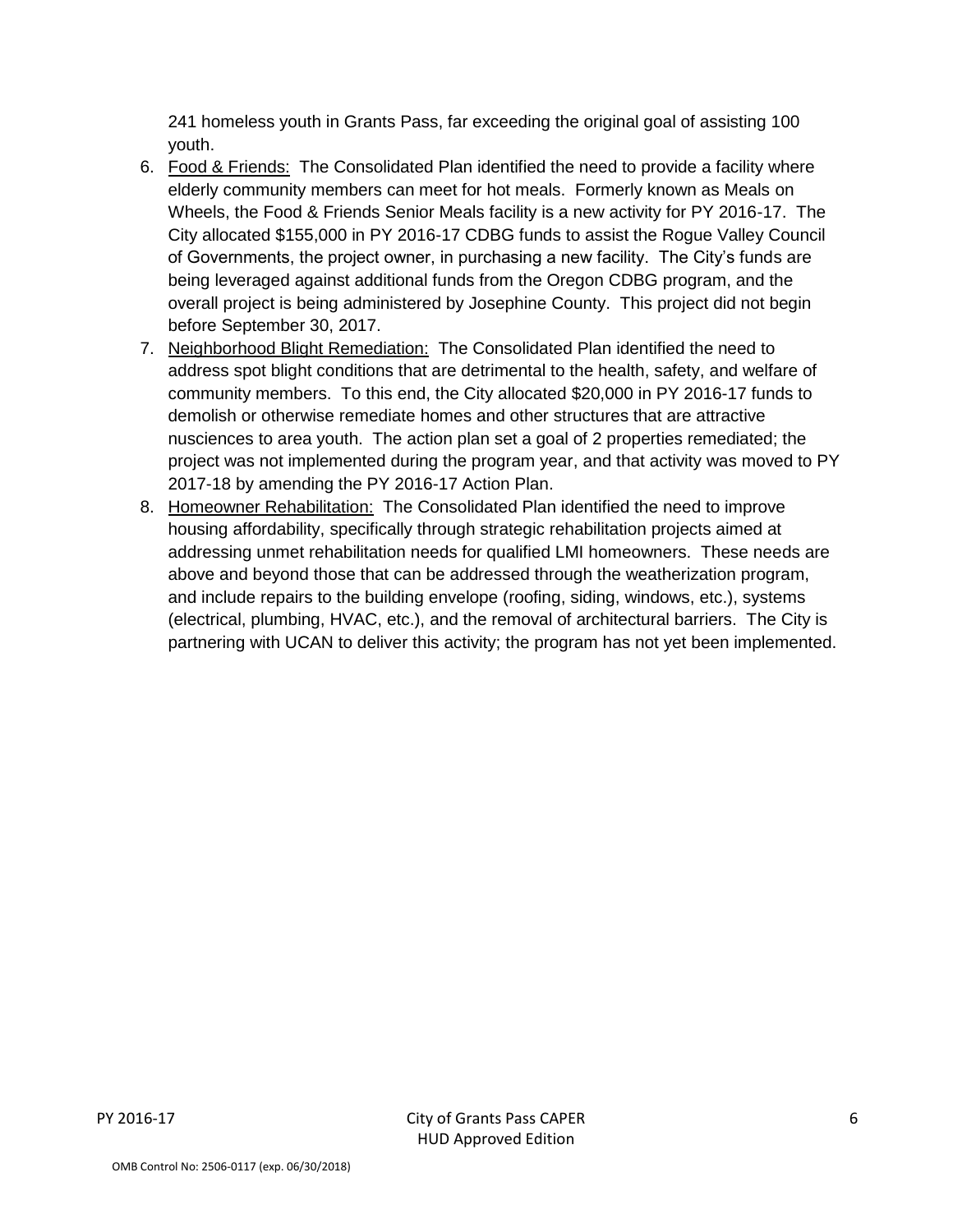## **CR-10 - Racial and Ethnic composition of families assisted**

**Describe the families assisted (including the racial and ethnic status of families assisted). 91.520(a)** 

|                                           | <b>CDBG</b> |
|-------------------------------------------|-------------|
| White                                     | 413         |
| <b>Black or African American</b>          | 16          |
| Asian                                     | 5           |
| American Indian or American Native        |             |
| Native Hawaiian or Other Pacific Islander |             |
| Other                                     | 42          |
| <b>Total</b>                              | 481         |
| Hispanic                                  | 62          |
| Not Hispanic                              |             |

## **Narrative**

During the 2016 program year, the City's CDBG program served 8 households and 473 Grants Pass residents through its public services, housing rehabilitation, and economic development activities. Of those assisted, 86% self-identified racially as white. Ethnically, 13% of residents served identified themselves of Hispanic/Latino origin.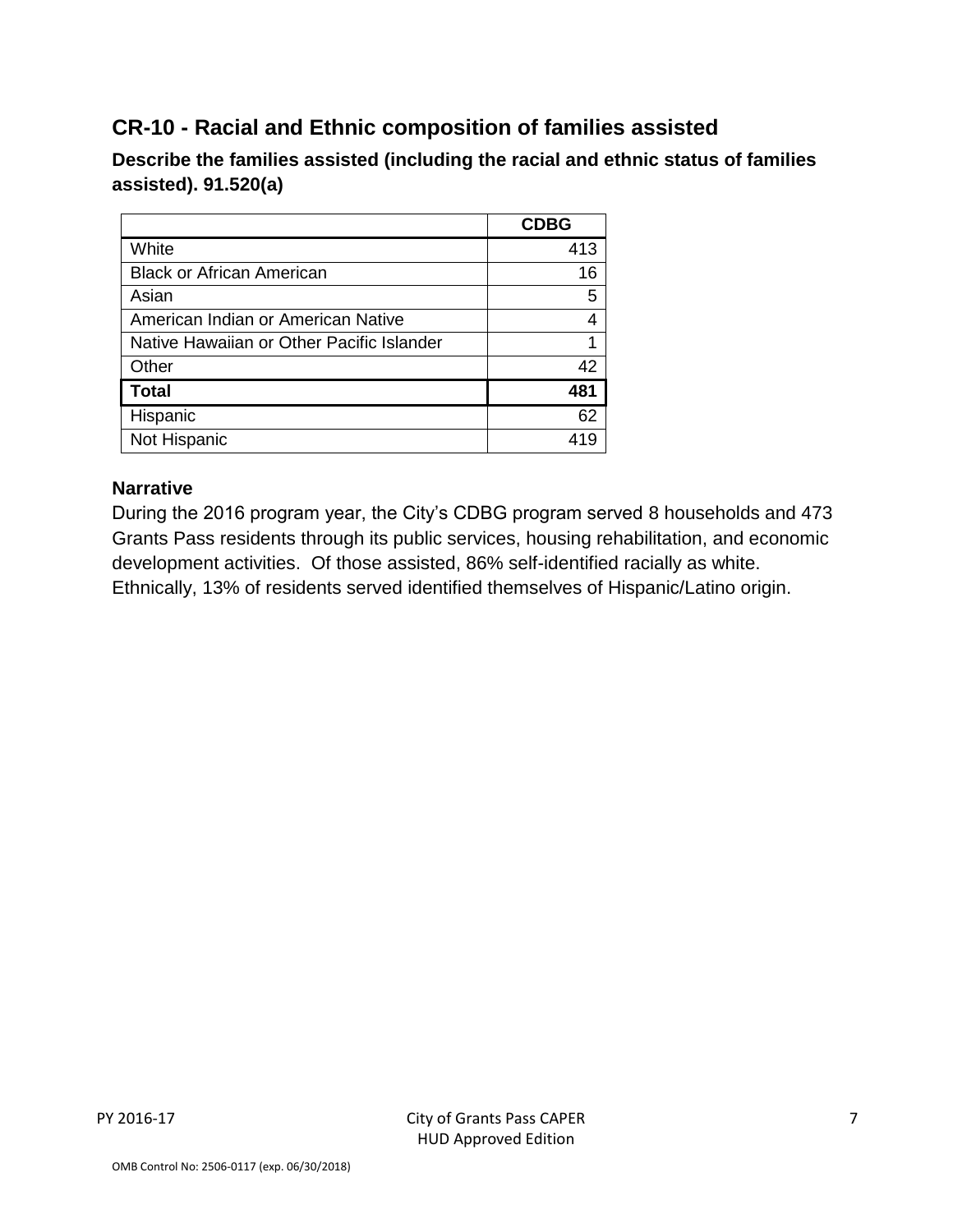## **CR-15 - Resources and Investments 91.520(a)**

| <b>Source of Funds</b> | <b>Source</b>   | <b>Resources Made</b><br><b>Available</b> | <b>Amount Expended</b><br><b>During Program</b><br>Year |
|------------------------|-----------------|-------------------------------------------|---------------------------------------------------------|
| <b>CDBG</b>            | Public, federal | \$414,880                                 | \$91,278                                                |

### **Identify the resources made available**

**Table 3 - Resources Made Available**

#### **Narrative**

The City of Grants Pass received \$300,069 in PY 2016-17 CDBG funds and had \$200,451 in PY 2015-16 funds remaining for a total of \$500,520 avaliable for allocation during the program year. The City expended \$92,941.60 in CDBG funds during PY 2016-17.

### **Identify the geographic distribution and location of investments**

| <b>Target Area</b> | <b>Planned Percentage</b> | <b>Actual Percentage</b> | <b>Narrative</b>   |
|--------------------|---------------------------|--------------------------|--------------------|
|                    | of Allocation             | of Allocation            | <b>Description</b> |
| Citywide           | 100                       | 100                      | Target area        |

**Table 4 – Identify the geographic distribution and location of investments**

### **Narrative**

All CDBG funds allocated to the City are planned to be dedicated to activities that take place citywide. To achieve this, the City utilizes a low-moderate limited clientele process.

### **Leveraging**

**Explain how federal funds leveraged additional resources (private, state and local funds), including a description of how matching requirements were satisfied, as well as how any publicly owned land or property located within the jurisdiction that were used to address the needs identified in the plan.**

The CDBG program has no requirement for a local match. That fact notwithstanding, recipients of CDBG funds from the City frequently use other resources to augment and expand programming. For example:

- The Boys and Girls Club of the Rogue Valley leveraged a total of \$15,139.30 in grant funding obtained from the Oregon Youth Development Council to assist in funding necessary for staff, supplies, and incentives for the Be Great by 8 program for middle school teens. An uncalculated amount of assistance was obtained from community volunteers and local businesses that hosted tours for the Club's activities.
- The Maslow Project leveraged a total of \$41,250 in additional resources to provide services for homeless youth.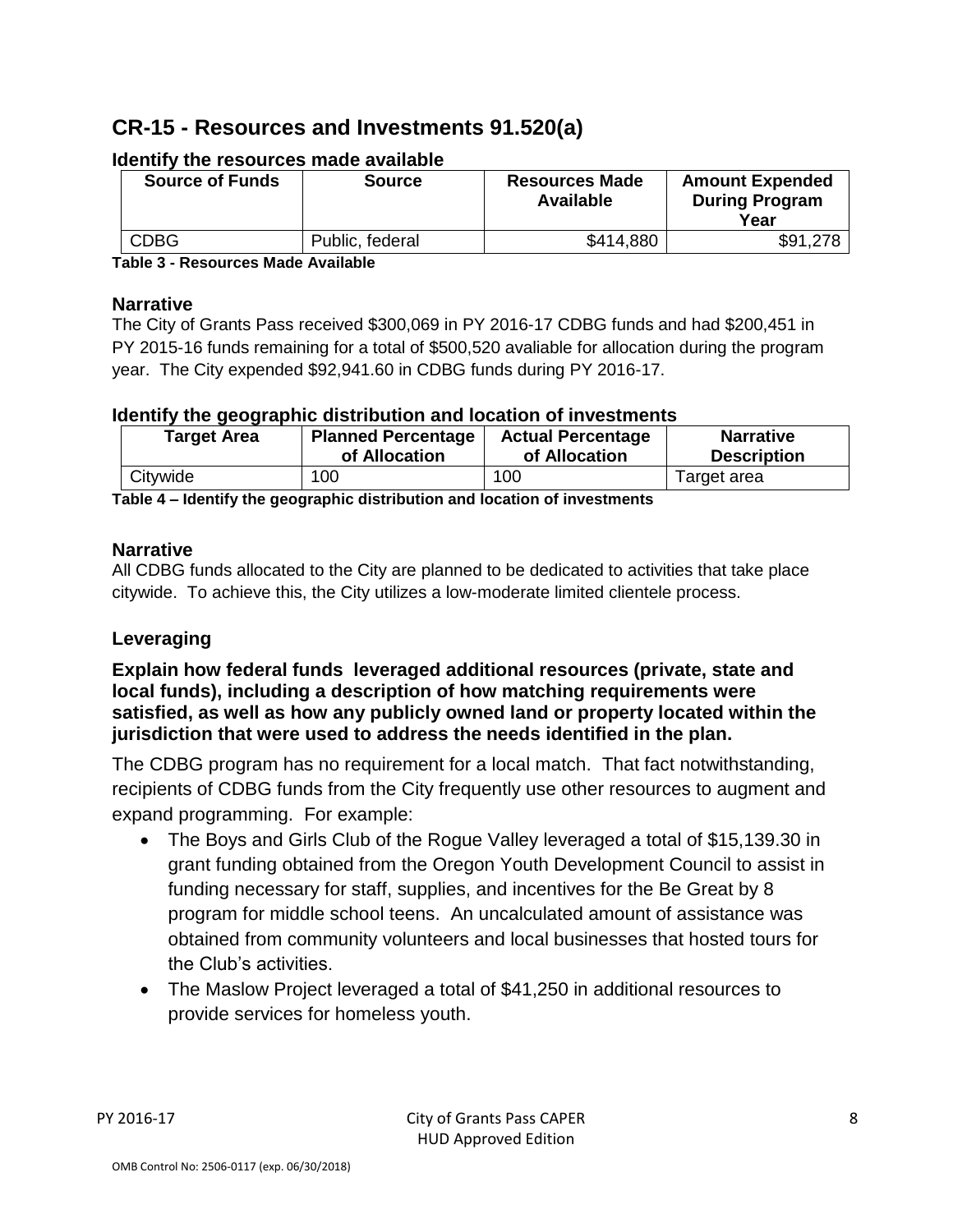## **CR-20 - Affordable Housing 91.520(b)**

**Evaluation of the jurisdiction's progress in providing affordable housing, including the number and types of families served, the number of extremely lowincome, low-income, moderate-income, and middle-income persons served.**

|                                         | <b>One-Year Goal</b> | <b>Actual</b> |
|-----------------------------------------|----------------------|---------------|
| Number of Homeless households to be     |                      |               |
| provided affordable housing units       |                      |               |
| Number of Non-Homeless households       |                      |               |
| to be provided affordable housing units |                      |               |
| Number of Special-Needs households to   |                      |               |
| be provided affordable housing units    |                      |               |
| Total                                   | 0                    |               |

**Table 5 – Number of Households**

|                                       | <b>One-Year Goal</b> | Actual |
|---------------------------------------|----------------------|--------|
| Number of households supported        |                      |        |
| through Rental Assistance             | 4                    |        |
| Number of households supported        |                      |        |
| through The Production of New Units   | 0                    |        |
| Number of households supported        |                      |        |
| through Rehab of Existing Units       | 12                   |        |
| Number of households supported        |                      |        |
| through Acquisition of Existing Units | 0                    |        |
| <b>Total</b>                          | 16                   |        |

**Table 6 – Number of Households Supported**

#### **Discuss the difference between goals and outcomes and problems encountered in meeting these goals.**

The City's Program Year 2016-17 Action Plan did not anticipate the provision of providing additional affordable housing units in the community, which is reflected in Table 6, above. The City did anticipate providing resources to those at risk of becoming homeless through the Emergency Housing Assistance program administered by UCAN. The City anticipated assisting 4 households with Emergency Housing Assistance funding during the program year; in reality, 10 households were able to receive assistance.

The Homeowner Weatherization project, also administered by UCAN, increased its utilization in PY 2016-17 over the previous year. A goal of 9 projects was set, and 15 potential projects were screened for eligibility. Ultimately, 8 households were selected to receive weatherization improvement assistance for PY 2016-17. That endeavor provided cost-saving energy improvements to eight Grants Pass households during the program year.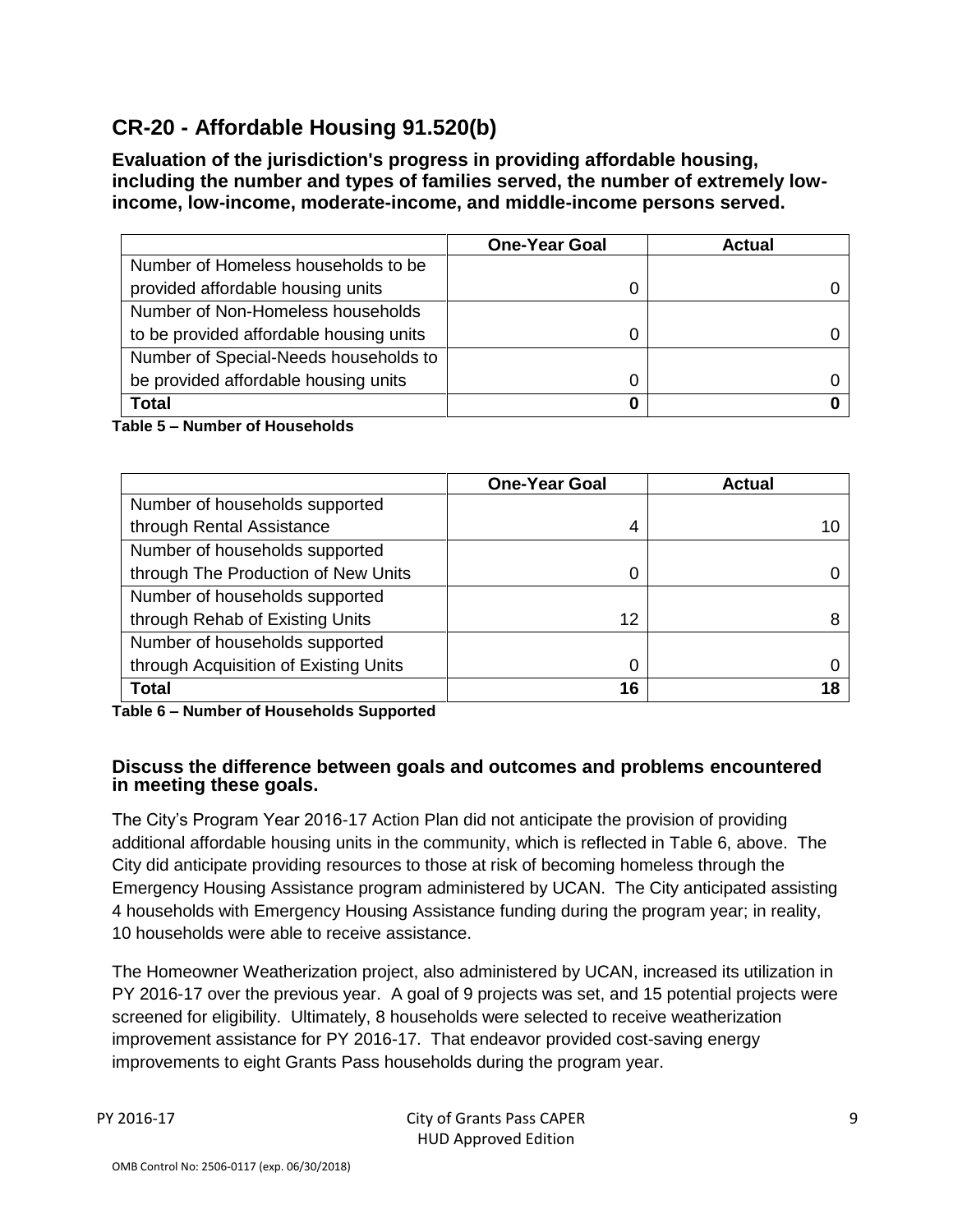Finally, a goal of rehabilitating three housing units was set for the program year. This project was not able to be implemented before the end of the year.

#### **Discuss how these outcomes will impact future annual action plans.**

This year's outcomes do not have a direct impact on future annual action plans. The City will continue to actively work on affordable housing and housing rehab projects in the upcoming project years.

#### **Include the number of extremely low-income, low-income, and moderate-income persons served by each activity where information on income by family size is required to determine the eligibility of the activity.**

| <b>Number of Households Served</b> | <b>CDBG Actual</b> |
|------------------------------------|--------------------|
| <b>Extremely Low-income</b>        |                    |
| Low-income                         |                    |
| Moderate-income                    |                    |
| Total                              |                    |

**Table 7 – Number of Persons and Households Served**

### **Narrative Information**

In Program Year 2016-17, the City's CDBG program assisted 27 individuals in 10 households via the United Community Action Network Emergency Housing program. All households were classified as extremely low-, low-, or moderate-income. Additionally, eight households recived weatherization improvements. All households were classified as extremely low- or low-income.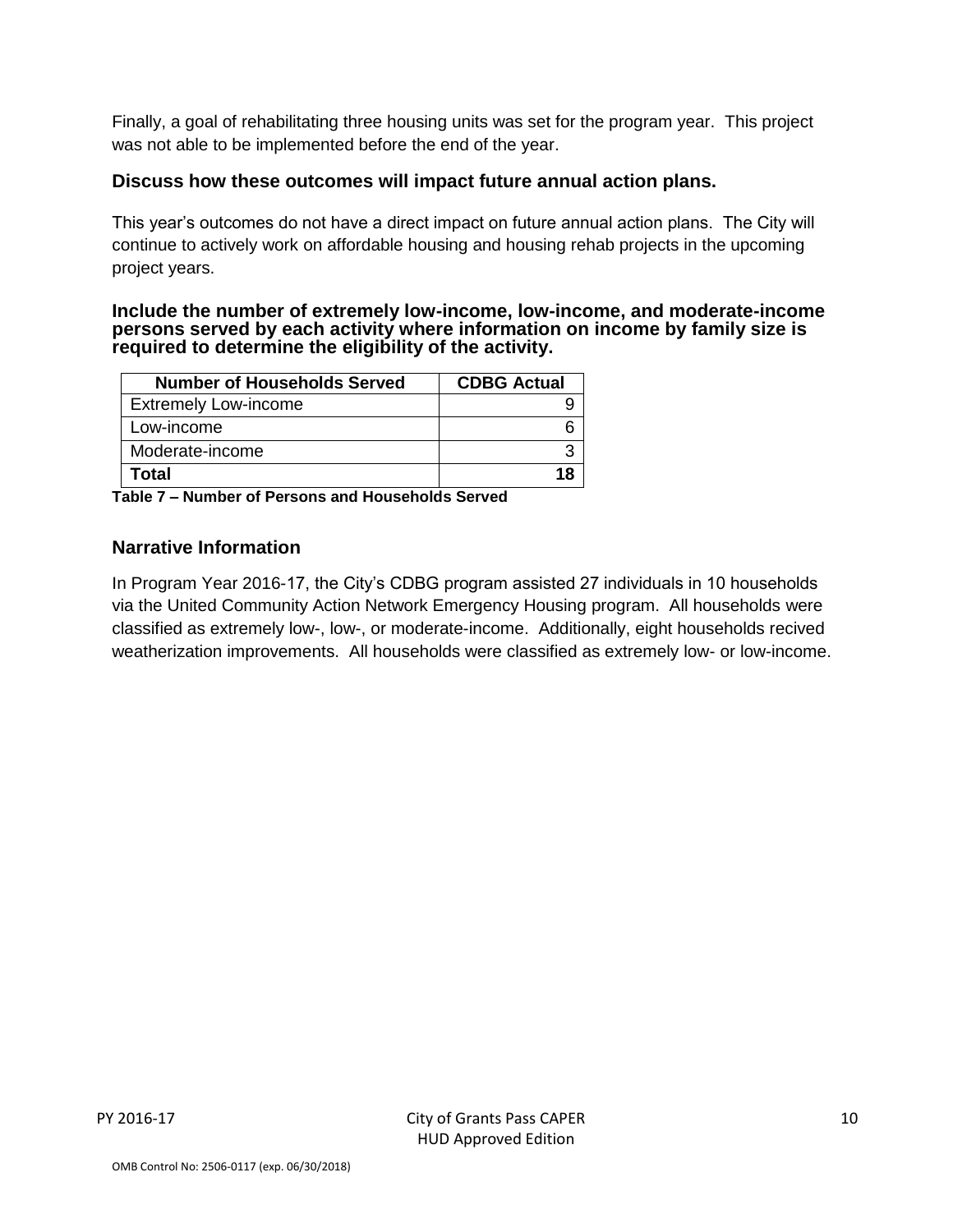## **CR-25 - Homeless and Other Special Needs 91.220(d, e); 91.320(d, e); 91.520(c)**

## **Evaluate the jurisdiction's progress in meeting its specific objectives for reducing and ending homelessness through:**

## **Reaching out to homeless persons (especially unsheltered persons) and assessing their individual needs**

As described in the Consolidated Plan, the City has been working with local Continuums of Care to reach the local homeless population during Program Year 2016-17. This year saw the forging of a partnership with the Maslow Project, a local agency whose sole purpose is to reach homeless youth, aged 0-21, assessing their individual needs, and connecting them to community resources. Additionally, Hearts With a Mission opened their new homeless youth shelter in Grants Pass with assistance from the City using non-CDBG resources. The City has also been working with UCAN, an agency that works directly with homeless persons in the community, to prevent homelessness resulting from eviction.

## **Addressing the emergency shelter and transitional housing needs of homeless persons**

No activities in the Program Year 2016-17 Action Plan address the emergency shelter and transitional housing needs of local homeless persons. The Consolidated Plan identified additional shelter space to address this need; as such, the City has included activities in its Program Year 2017-18 Action Plan to begin work with local organizations on this issue.

**Helping low-income individuals and families avoid becoming homeless, especially extremely low-income individuals and families and those who are: likely to become homeless after being discharged from publicly funded institutions and systems of care (such as health care facilities, mental health facilities, foster care and other youth facilities, and corrections programs and institutions); and, receiving assistance from public or private agencies that address housing, health, social services, employment, education, or youth needs**

The Consolidated Plan identifies the prevention of homelessness as a high priority to the community and dedicates CDBG funding to local agencies that provide emergency housing assistance to those at risk of becoming homeless. To that end, the City partnered with UCAN during Program Year 2016-17 to provide emergency housing assistance to households at immediate risk of eviction or the disconnection of utilities due to financial emergencies. UCAN was able to provide assistance to 10 households and prevent the eviction or termination of utility services for 27 individuals during the Program Year.

The City also partnered with the Maslow Project during PY 2016-17 to provide outreach and

PY 2016-17 City of Grants Pass CAPER HUD Approved Edition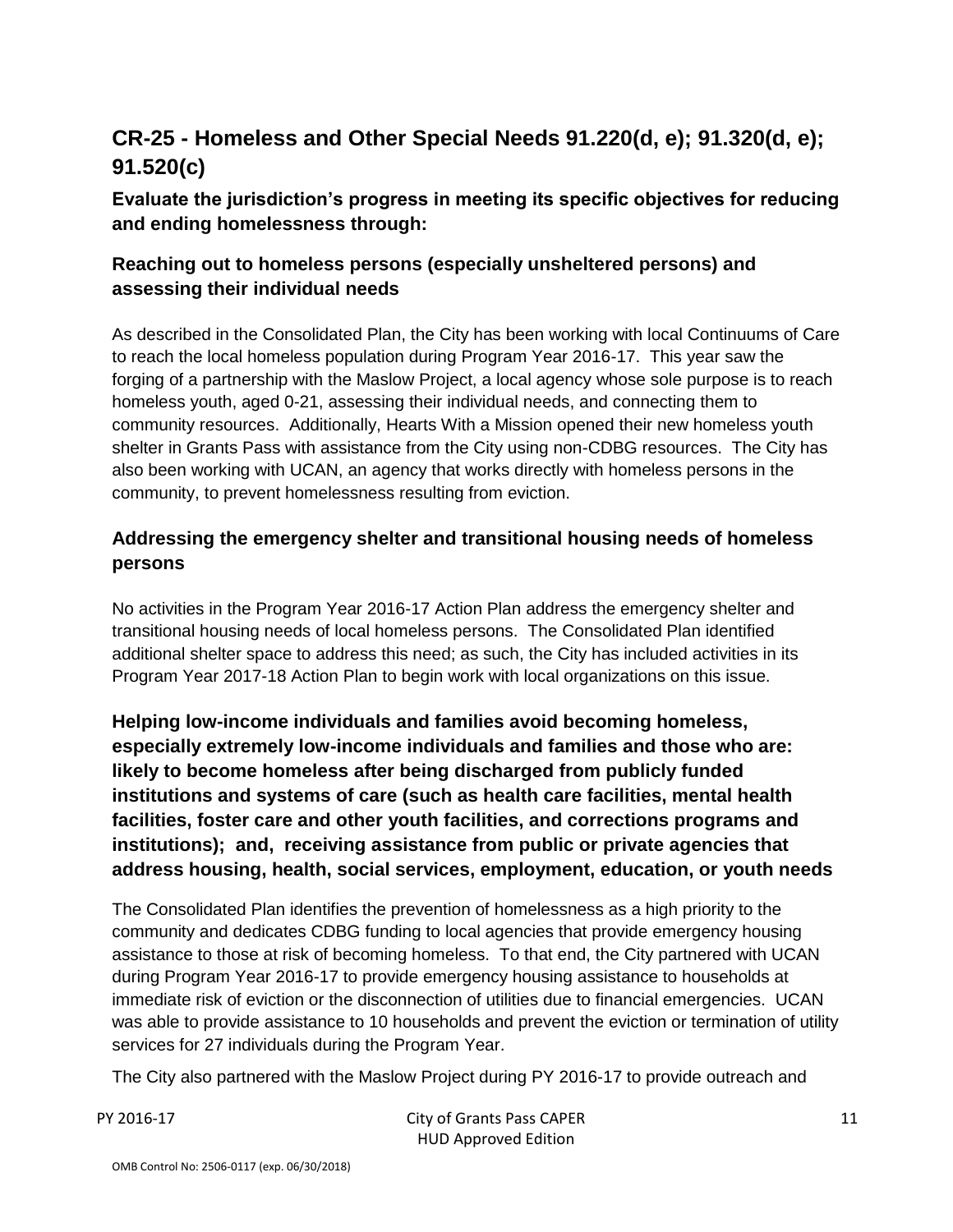services to homeless youth aged 0-21. With assistance from the City, Maslow Project was able to provide additional services to 241 homeless school children during the program year.

The City does not have any additional information on individuals that are or have been discharged from publicly-funded institutions, nor does the City have any direct information regarding those who are receiving assistance from public or private agencies.

**Helping homeless persons (especially chronically homeless individuals and families, families with children, veterans and their families, and unaccompanied youth) make the transition to permanent housing and independent living, including shortening the period of time that individuals and families experience homelessness, facilitating access for homeless individuals and families to affordable housing units, and preventing individuals and families who were recently homeless from becoming homeless again**

The Consolidated Plan identifies the need for transitional housing as a high priority. No resources were dedicated during PY 2016-17 to address this need; however, the City has identified resources in Program Year 2017-18 to begin tackling this issue.

## **CR-30 - Public Housing 91.220(h); 91.320(j)**

## **Actions taken to address the needs of public housing**

There is no public housing in Grants Pass and no activities associated with public housing are included within the Consolidated Plan.

## **Actions taken to encourage public housing residents to become more involved in management and participate in homeownership**

None. Not applicable.

## **Actions taken to provide assistance to troubled PHAs**

None. Not applicable.

## **CR-35 - Other Actions 91.220(j)-(k); 91.320(i)-(j)**

**Actions taken to remove or ameliorate the negative effects of public policies that serve as barriers to affordable housing such as land use controls, tax policies affecting land, zoning ordinances, building codes, fees and charges, growth limitations, and policies affecting the return on residential investment. 91.220 (j); 91.320 (i)**

The City's land use policies support affordable housing, including provisions for a wide array of housing types to meet diverse housing needs. Despite that, there has been little response from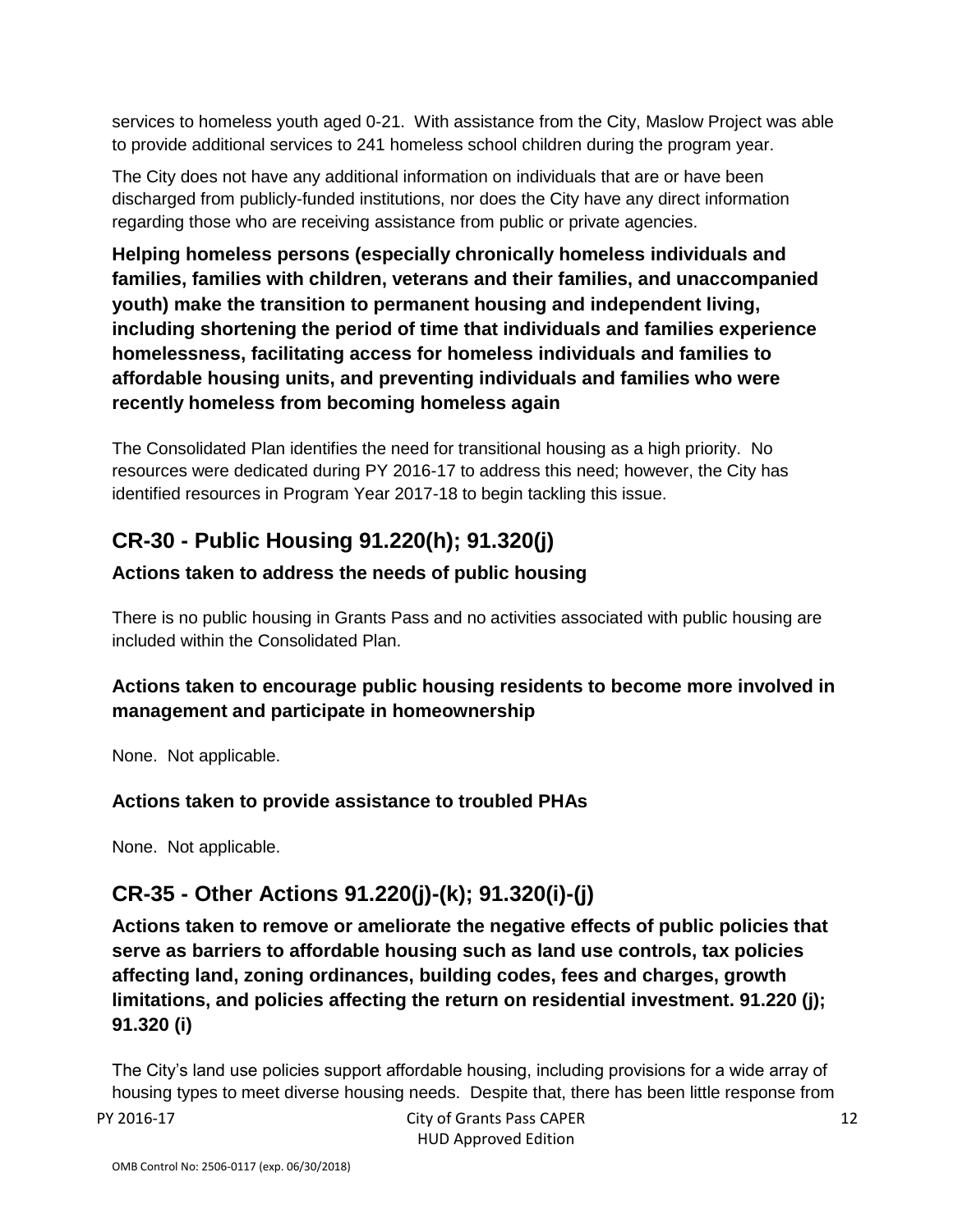the local development community in the construction of additional affordable housing units. To ascertain why, the City spearheaded an ad hoc group, consisiting of representatives from many housing advocacy groups and housing providers in the community, to determine the full scope of the housing problem. The group's intial purpose was to connect housing providers with resources, and to score some "small wins" in providing or sustaining affordable housing units. This included facilitating the renovation and occupancy of a 10-unit apartment complex, which had purchased by an agency hoping to utilize the facility as a supportive housing complex for individuals undergoing substance abuse treatment. When that did not materialize, the units sat vacant and deterioriating. However, the housing group was able to help find other agencies that could help fund renovation and management of the complex, bringing those affordable units back on line. Ultimataly, the City's elected officials took notice of these efforts and responded by establishing a standing Housing Advisory Committee, made up of housing advocates and providers, and supported by City staff, which is currently seeking a multi-faceted solution to address the affordable housing crisis facing our community.

## **Actions taken to address obstacles to meeting underserved needs. 91.220(k); 91.320(j)**

As described in the Program Year 2016-17 Action Plan, the City worked with local agencies, including UCAN, the Boys and Girls Club, the local Small Business Development Center, and the Maslow Project to address obstacles to meeting the needs of underserved residents of Grants Pass. The City expended its reach during the Program Year while developing its priority activities for the upcoming 2017-18 Action Plan.

## **Actions taken to reduce lead-based paint hazards. 91.220(k); 91.320(j)**

The majority of activies undertaken as part of the City's CDBG program for PY 2016-17 did not have an impact on lead-based paint exposure. However, the City does provide information on lead-based paint in the Community Development office at City Hall. UCAN, the City's partner in the weatherization program, followed all Oregon lead-based paint requirements, including testing for the presence of LBP, providing information to homeowners regarding the hazards of LBP, and complying with all LBP safe practices during the weatherization improvements.

## **Actions taken to reduce the number of poverty-level families. 91.220(k); 91.320(j)**

During the 2016-17 Program Year, the City took the following actions to reduce the number of poverty-level families:

- Provided CDBG funds to UCAN that improved the energy efficiency of eight owneroccupied residences;
- Provided CDBG funds to UCAN that assisted 10 households with emergency housing assistance to avoid eviction or the disconnection of utilities due to short-term financial emergencies;
- Partnered with the local Small Business Development Center to provide tuition waivers for 44 LMI individuals that expanded access to vital microenterprise business training

#### PY 2016-17 City of Grants Pass CAPER HUD Approved Edition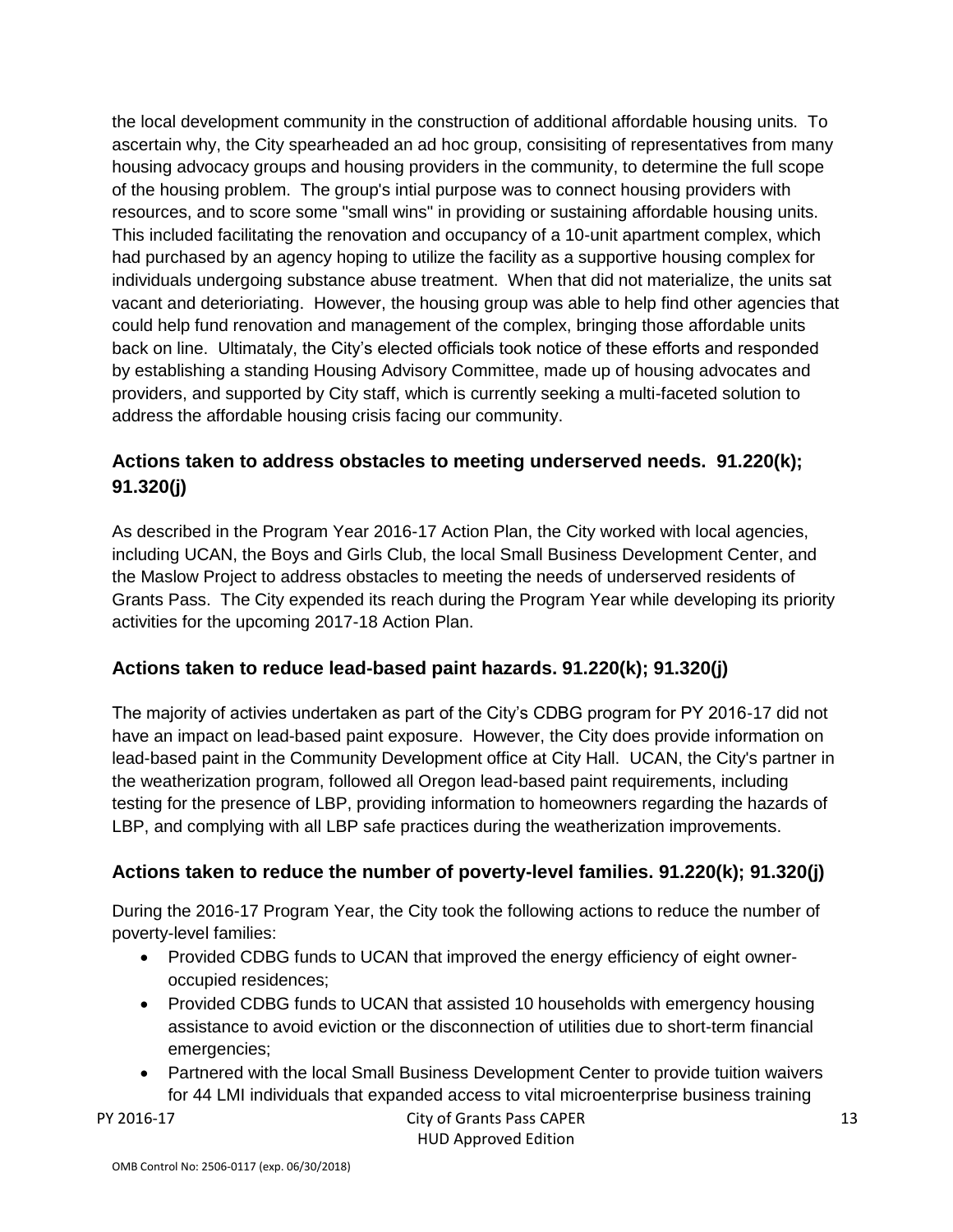opportunities;

- Partnered with the Boys and Girls Club of the Rogue Valley to provide free access to their new Be Great by 8 youth training program. CDBG funds provided by the City allowed the Club's programming to reach 146 youth from LMI families; and
- Partnered with the Maslow Project to provide outreach and supportive services to 241 homeless youth attending schools in Grants Pass.

## **Actions taken to develop institutional structure. 91.220(k); 91.320(j)**

The Program Year 2016-17 Action Plan included the following activities aimed to develop and improve institutional structures:

- City staff participated in several webinars and other online trainings provided by HUD necessary to implement and develop CDBG programming;
- City staff kept local elected officials apprised of CDBG program activities throughout the Program Year; and
- City staff continued collaboration with local stakeholders and advocacy groups during the Program Year.

## **Actions taken to enhance coordination between public and private housing and social service agencies. 91.220(k); 91.320(j)**

The City has established relationships with local housing and social service agencies that were maintained during the Program Year. Specifically, the City undertook the following actions:

- Participated in an ad hoc group of local affordable housing providers and advocates with the goal of connecting viable projects to possible funding sources;
- Attended monthly meetings of the Josephine County Housing and Community Development Council, the PHA that serves the needs of community members with its Section 8, VASH, and other HUD-based housing assistance programs; and
- Established a standing Housing Advisory Committee, consisting of housing stakeholders and backed with City staff, to assist the City Council in making policy changes that will address the community's affordable housing crisis.

## **Identify actions taken to overcome the effects of any impediments identified in the jurisdictions analysis of impediments to fair housing choice. 91.520(a)**

During PY 2015-16 the City engaged a qualified consultant to assist in data collection, public outreach and involvement, analysis, and recommendations to overcome institutional barriers to fair housing choice. The City Council reviewed the final product and approved its adoption. By and large, very few impediments to fair housing choice were identified, and most impediments might be resolved through continued outreach and education, particularly to the rental community, which is where the majority of impediments were observed. Public sector impediments identified included a difficulty siting publicly-assisted housing developments, the need for ongoing outreach and education on the subject of fair housing laws, and a possible inconsistency in zoning codes and definitions relating to "family".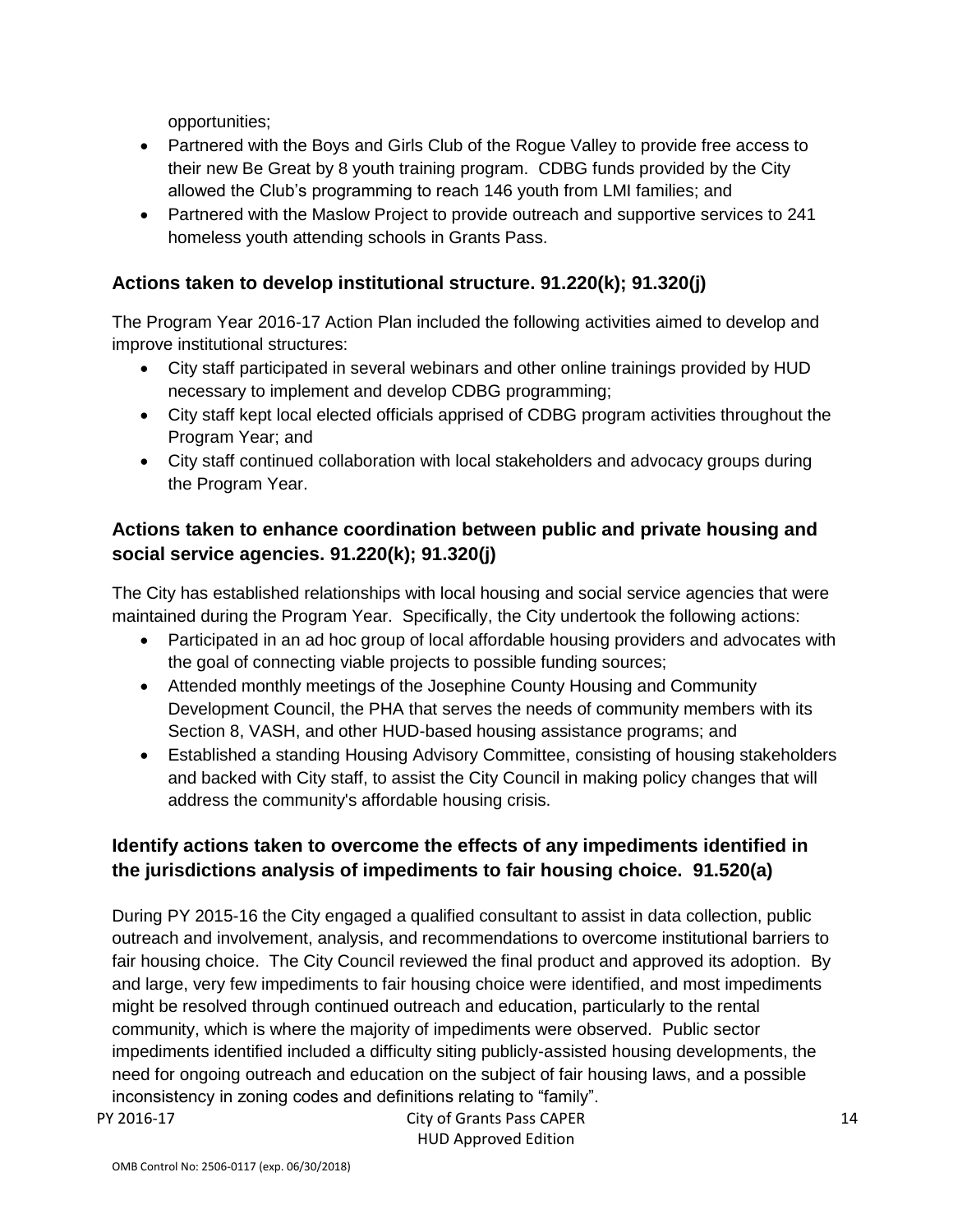During PY 2016-17, the City Council established a Housing Advisory committee, which is engaging the local housing development community, and providing needed educational opportunities that will seek to address the above referenced deficiencies in fair housing.

## **CR-40 - Monitoring 91.220 and 91.230**

**Describe the standards and procedures used to monitor activities carried out in furtherance of the plan and used to ensure long-term compliance with requirements of the programs involved, including minority business outreach and the comprehensive planning requirements**

The City, with input from HUD, developed a CDBG grant recipient agreement in accordance with applicable federal requirements for the 2015-16 program year. This agreement structure set up the programmatic requirements and delivery expectations of the City's block grant program, and established a quarterly reporting and reimbursement process that will allowed City program managers early opportunities to work with grant recipients should programmatic issues occur.

In September, 2017, HUD staff conducted an on-site monitoring of City CDBG programs from PYs 2015-16 and 2016-17 to determine performance and compliance with applicable federal regulations. HUD staff identified two findings and three concerns, which the City has addressed. Additionally, City staff observed proper monitoring techniques that will be utilized while conducting programmatic reviews of CDBG subrecipients.

No minority-owned businesses were identified in the 2016 Program Year. Recipient agreements require good-faith efforts to provide minority and women-owned businesses an opportunity to participate in the performance of the contract.

## **Citizen Participation Plan 91.105(d); 91.115(d)**

## **Describe the efforts to provide citizens with reasonable notice and an opportunity to comment on performance reports**.

The City published a notice in the *Grants Pass Daily Courier* advertsing a combined public meeting scheduled on April 17, 2017 for the purpose of soliciting input from the general public and CDBG stakeholders on the City's PY 2016-17 activities. The same notice was posted on the City's website and public notice display board, and also emailed directly to agencies and interested parties. This meeting also solicited comments to draft the PY 2017-18 Action Plan. Several comments were received regarding community priorities for the PY 17-18 Action Plan but no comments were received regarding PY 2016-17 activities.

Notice announcing the public comment period of the draft CAPER was published on June 7, 2018 for the comment period beginning on June 14. The draft CAPER was